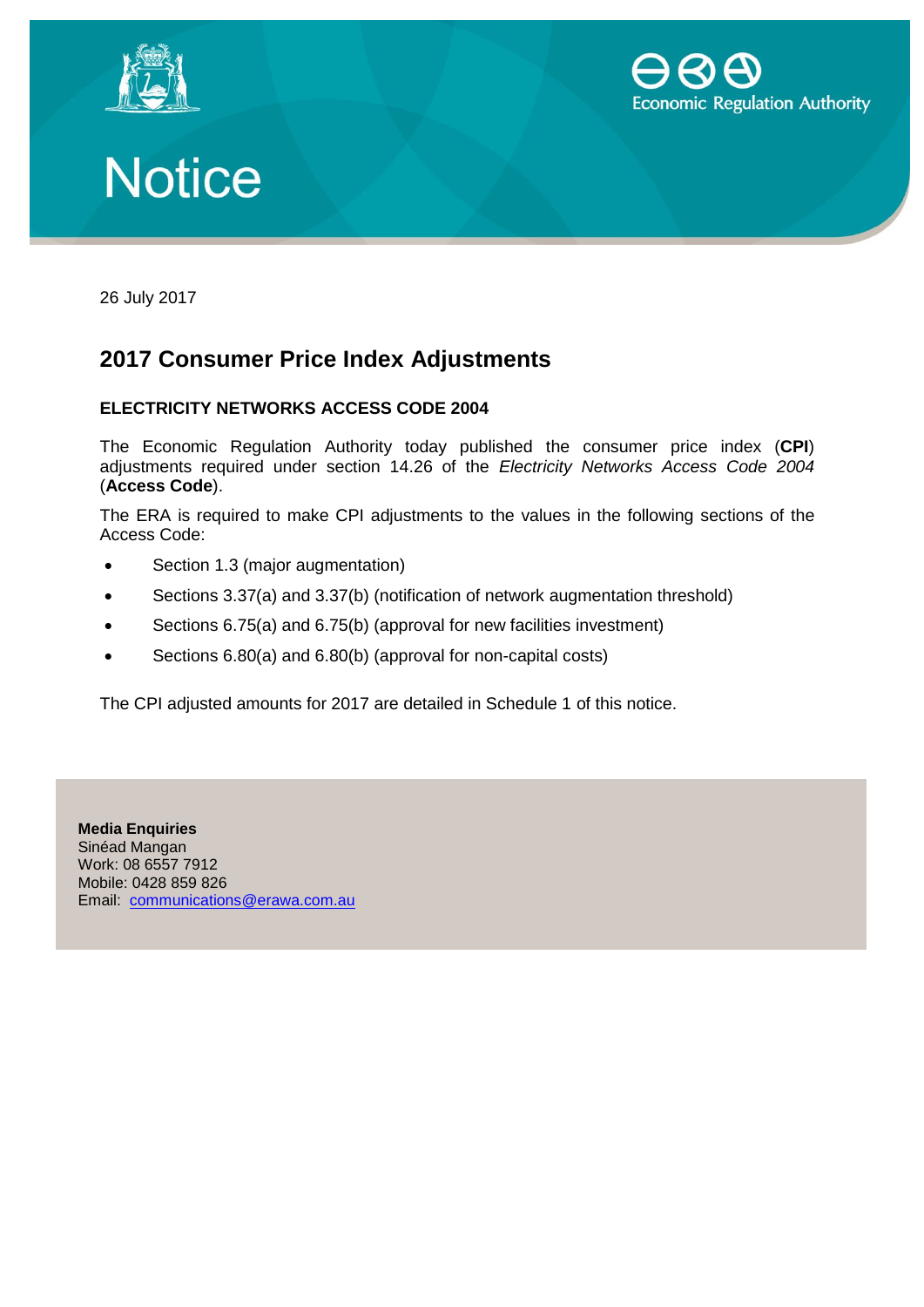## **Table 1: Consumer Price Index (March Quarter)**

|      | <b>March Quarter</b> |                      |          |  |  |  |  |
|------|----------------------|----------------------|----------|--|--|--|--|
| Year | <b>March Quarter</b> | <b>Previous Year</b> | % Change |  |  |  |  |
| 2004 | 144.1                |                      |          |  |  |  |  |
| 2005 | 147.5                | 144.1                | 2.36%    |  |  |  |  |
| 2006 | 151.9                | 147.5                | 2.98%    |  |  |  |  |
| 2007 | 155.6                | 151.9                | 2.44%    |  |  |  |  |
| 2008 | 162.2                | 155.6                | 4.24%    |  |  |  |  |
| 2009 | 166.2                | 162.2                | 2.47%    |  |  |  |  |
| 2010 | 171.0                | 166.2                | 2.89%    |  |  |  |  |
| 2011 | 176.7                | 171.0                | 3.33%    |  |  |  |  |
| 2012 | 179.5                | 176.7                | 1.58%    |  |  |  |  |
| 2013 | 102.4                | 99.9                 | 2.50%    |  |  |  |  |
| 2014 | 105.4                | 102.4                | 2.90%    |  |  |  |  |
| 2015 | 106.8                | 105.4                | 1.33%    |  |  |  |  |
| 2016 | 108.2                | 106.8                | 1.31%    |  |  |  |  |
| 2017 | 110.5                | 108.2                | 2.13%    |  |  |  |  |

*Source: Australian Bureau of Statistics. Cat. No. 6401.0 – Consumer Price Index, Australia.*

*Note: From the September quarter 2012, all Australian Bureau of Statistics index numbers for the CPI were calculated on a new index reference period of 2011–12. This resulted in the index numbers for the index series being reset to 100.0 for the financial year 2011–12. The Australian Bureau of Statistics notes that period-to-period percentage changes in the new index series may differ slightly to those previously published due to rounding and re-referencing but that the differences do not constitute a revision. As a result, the Authority has not recast the previous percentage changes calculated under the old series to match the new series.*